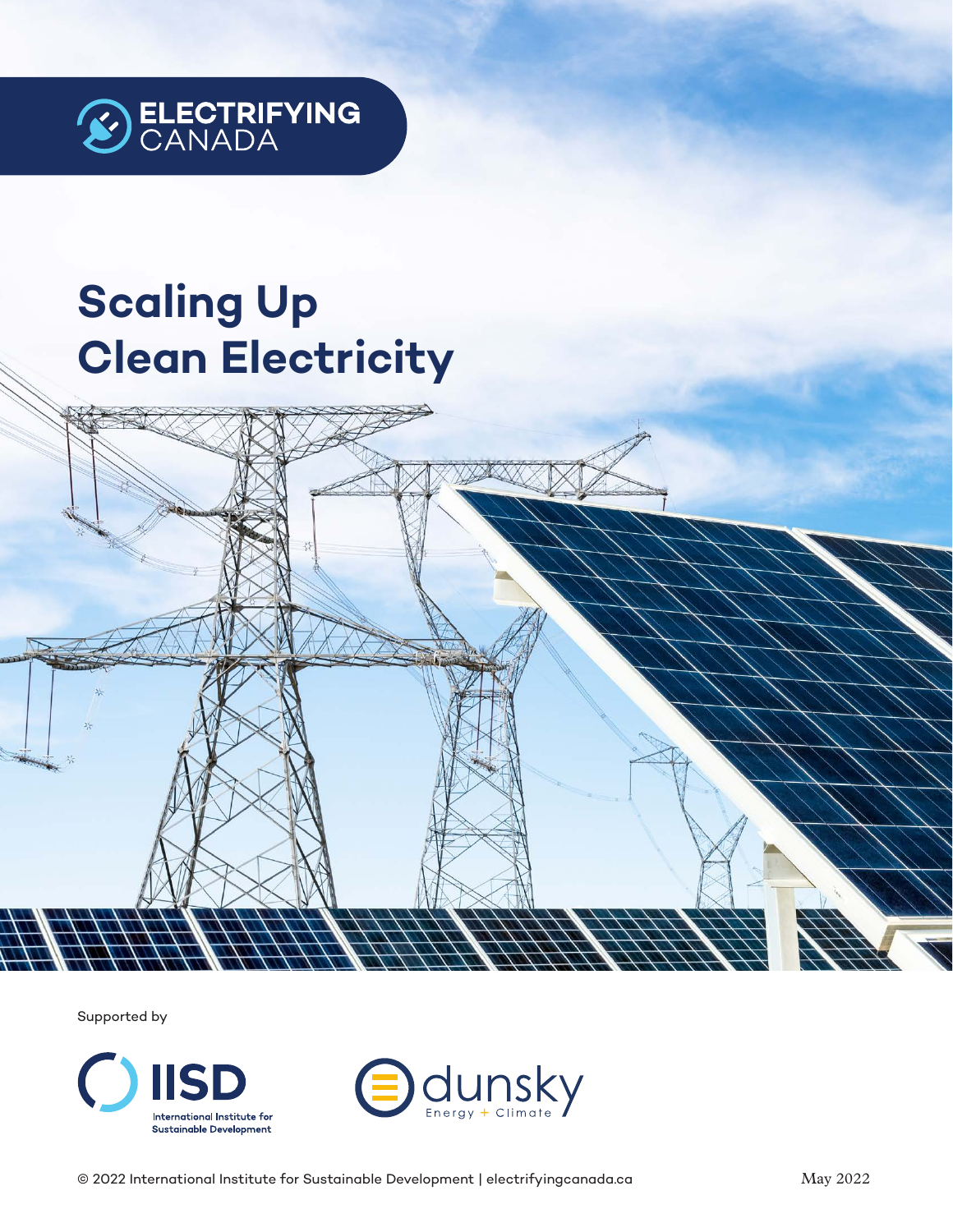© 2022 International Institute for Sustainable Development Published by the International Institute for Sustainable Development This publication is licensed under a [Creative Commons Attribution-](https://creativecommons.org/licenses/by-nc-sa/4.0/)

[NonCommercial-ShareAlike 4.0 International License](https://creativecommons.org/licenses/by-nc-sa/4.0/).

#### **Scaling Up Clean Electricity**

May 2022

Cover photo: iStock

**Citation:** Electrifying Canada. (2022). *Scaling up clean electricity.* International Institute for Sustainable Development. [https://www.iisd.org/system/](https://www.iisd.org/system/files/2022-05/scaling-up-clean-electricity-en.pdf) [files/2022-05/scaling-up-clean-electricity-en.pdf](https://www.iisd.org/system/files/2022-05/scaling-up-clean-electricity-en.pdf)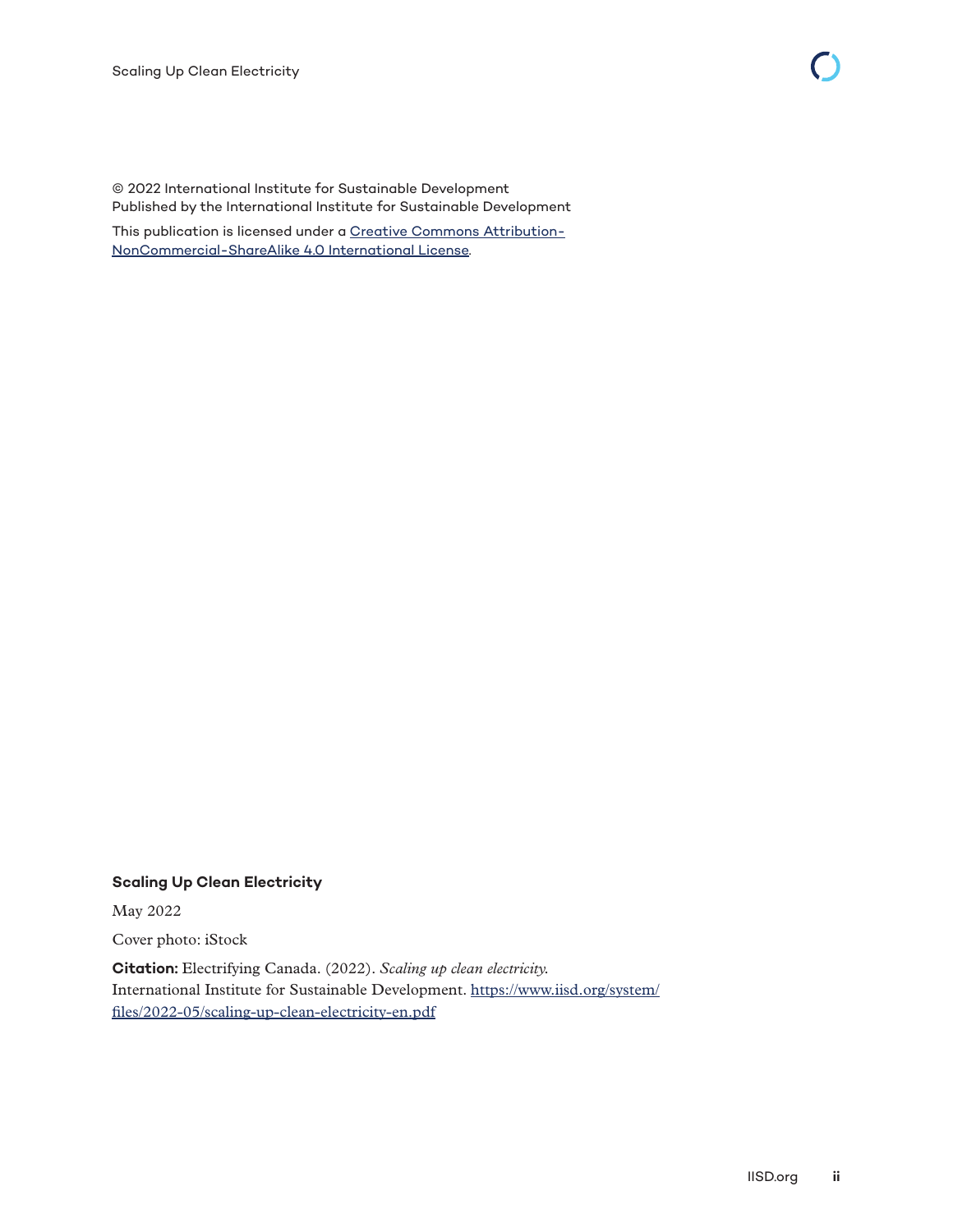#### **About Electrifying Canada**

Electrifying Canada is a business-led task force aiming to accelerate electrification across Canada to reach net-zero by 2050. As business leaders, we are eager to collaborate with government, Indigenous, and civil society leaders to translate electrification ambition into action. The Electrifying Canada task force is affiliated with the Energy Transitions Commission and funded by its founding members. Learn more at [electrifyingcanada.ca](http://electrifyingcanada.ca).

**Members:**











IVEY foundation







**Advisors:**

000 Energy **Transitions** Commission

#### **About the Research**

Research for the Electrifying Canada task force is provided by Dunsky Energy + Climate Advisors. Dunsky's team of nearly 50 specialists across the buildings, transportation, industry, and energy supply sectors is proud to serve as the task force's research arm.

This report is a collective view of the Electrifying Canada task force and may not represent the individual viewpoints of members and/or their respective organizations.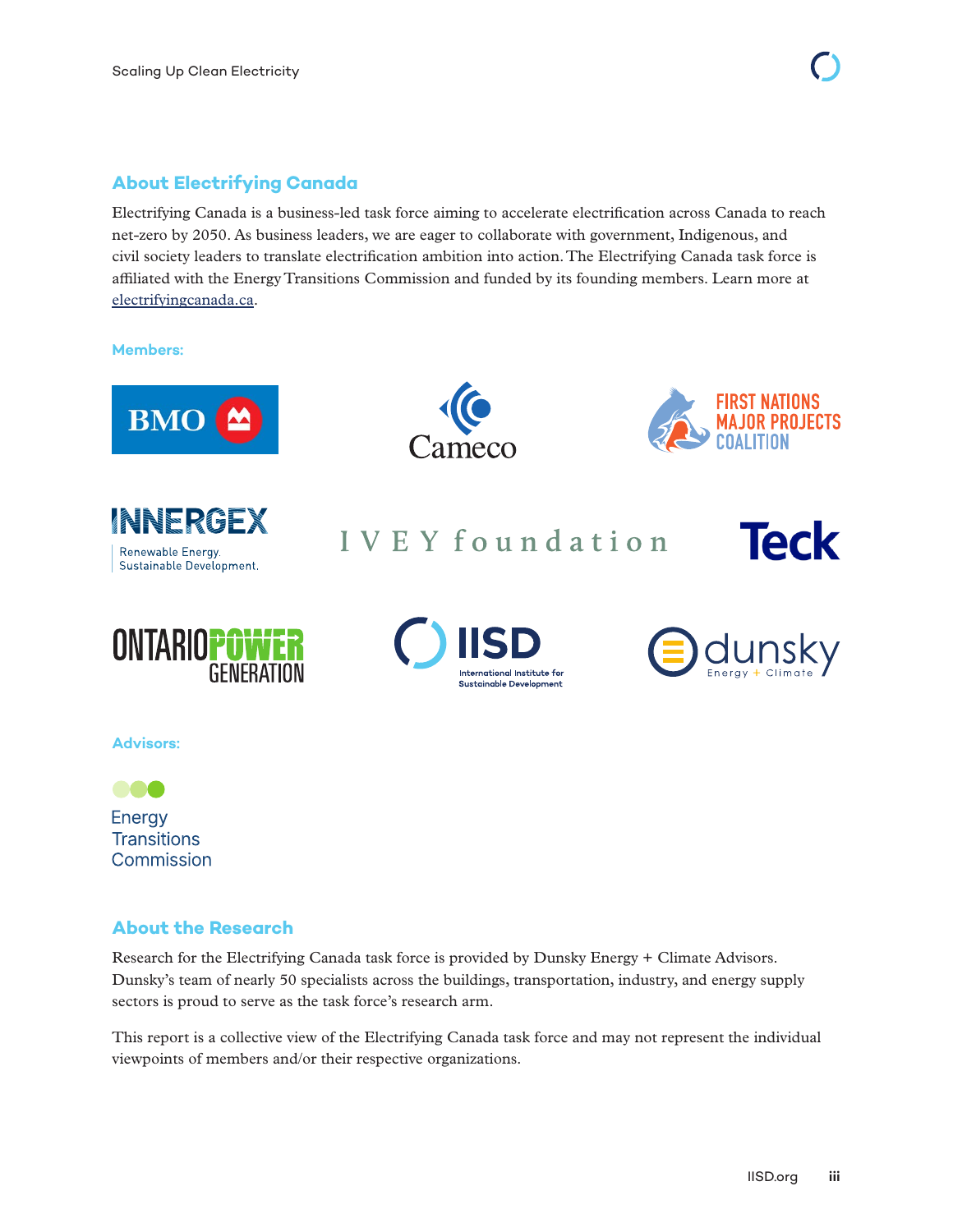## **Table of Contents**

| 2.1 Empower Utility Climate Leadership Through Regulator and Utility Net-Zero Mandates 8  |  |
|-------------------------------------------------------------------------------------------|--|
| 2.2 Align Utility Planning With Net-Zero Pathways to Proactively Ensure Ample Electricity |  |
| 2.3 Finance the Scaling Up of Clean Electricity by Crowding in Private Investment 12      |  |
|                                                                                           |  |

### **List of Figures**

### **List of Boxes**

| Spotlight: Hydro-Québec's new 5-year strategic plan puts a strong focus on electrification 11 |  |
|-----------------------------------------------------------------------------------------------|--|
|                                                                                               |  |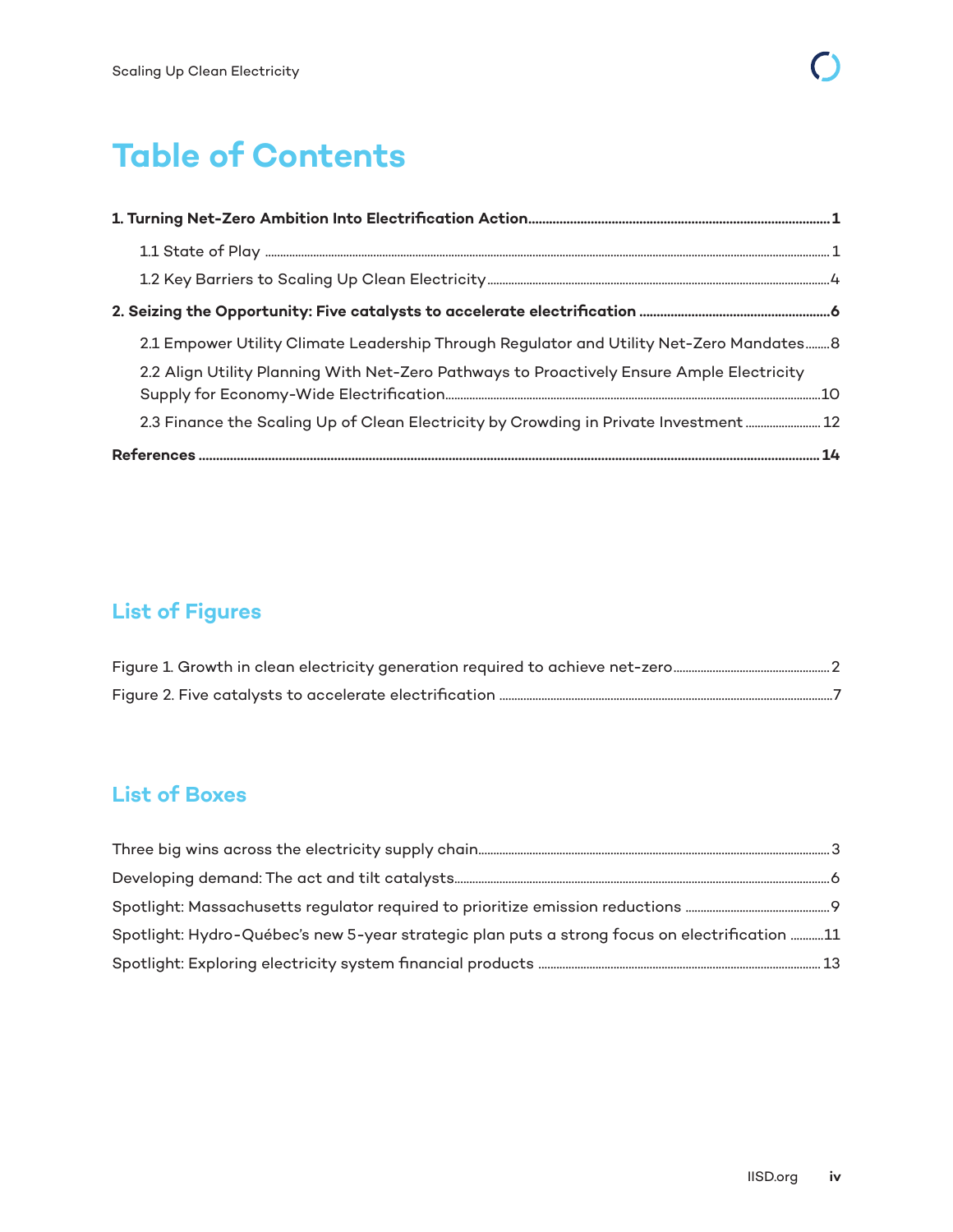## <span id="page-4-0"></span>**1. Turning Net-Zero Ambition Into Electrification Action**

An expanded Canadian clean electricity system will be the backbone of efforts to reach net-zero by 2050. We will need to clean up the remaining sources of carbon-emitting electricity generation and, in parallel, at least double total clean generation.

Canada's electricity systems have become increasingly clean as coal-fired power generation is phased out, with emissions dropping more than 50% since 2005 to 62 million tonnes in 2020 (Environment and Climate Change Canada, 2022). Looking ahead, the federal government's recent Emissions Reduction Plan committed to implementing a Clean Electricity Standard requiring a net-zero electricity grid by 2035.

While the policies and technologies needed to achieve this grid decarbonization are relatively clear, there is much greater uncertainty regarding how to double the electricity supply by 2050. The scale of this build-out is unprecedented, yet to date it has not received the attention or action it requires. This is why our task force has identified it as a key area of focus. If Canada is not successful in scaling up clean electricity production, it will be challenging to electrify our business operations and achieve net-zero by 2050.

This build-out requires action from actors across the electricity supply chain. Utilities—whether they are Crown corporations, private, or Indigenous—need to take a leading role. This is true whether they are vertically integrated or focused on generation, transmission, or distribution. These efforts can be supported throughout the value chain, with roles to expand generation for independent power producers, alongside the expansion of transmission and distribution by public, private, and Indigenous utilities and electricity planning by system planners and system operators. In this brief, we refer to these actors collectively as electricity system actors.

### **1.1 State of Play**

We need to leverage Canada's clean and renewable resources and expertise to deploy significant power generation capacity over the coming decades. After decades of little to no growth in demand, the electricity sector now needs to accommodate *at least*1 a doubling of current electricity consumption by 2050 to support the scale of electrification needed to achieve net-zero (Figure 1). About half of that increase will be driven by additional demand from buildings, a third from transport, and 10–15% from the industrial sector (assuming energy productivity gains in buildings and industry are realized) (Langlois-Bertrand et al., 2021).

<sup>&</sup>lt;sup>1</sup> Some economic optimization studies assume that all cost-effective energy efficiency gains will be realized, which therefore frees TWh that do not have to be generated. However, as only a portion of the efficiency potential is likely to be realized, much more generation will be required than is shown in these economic optimization pathways.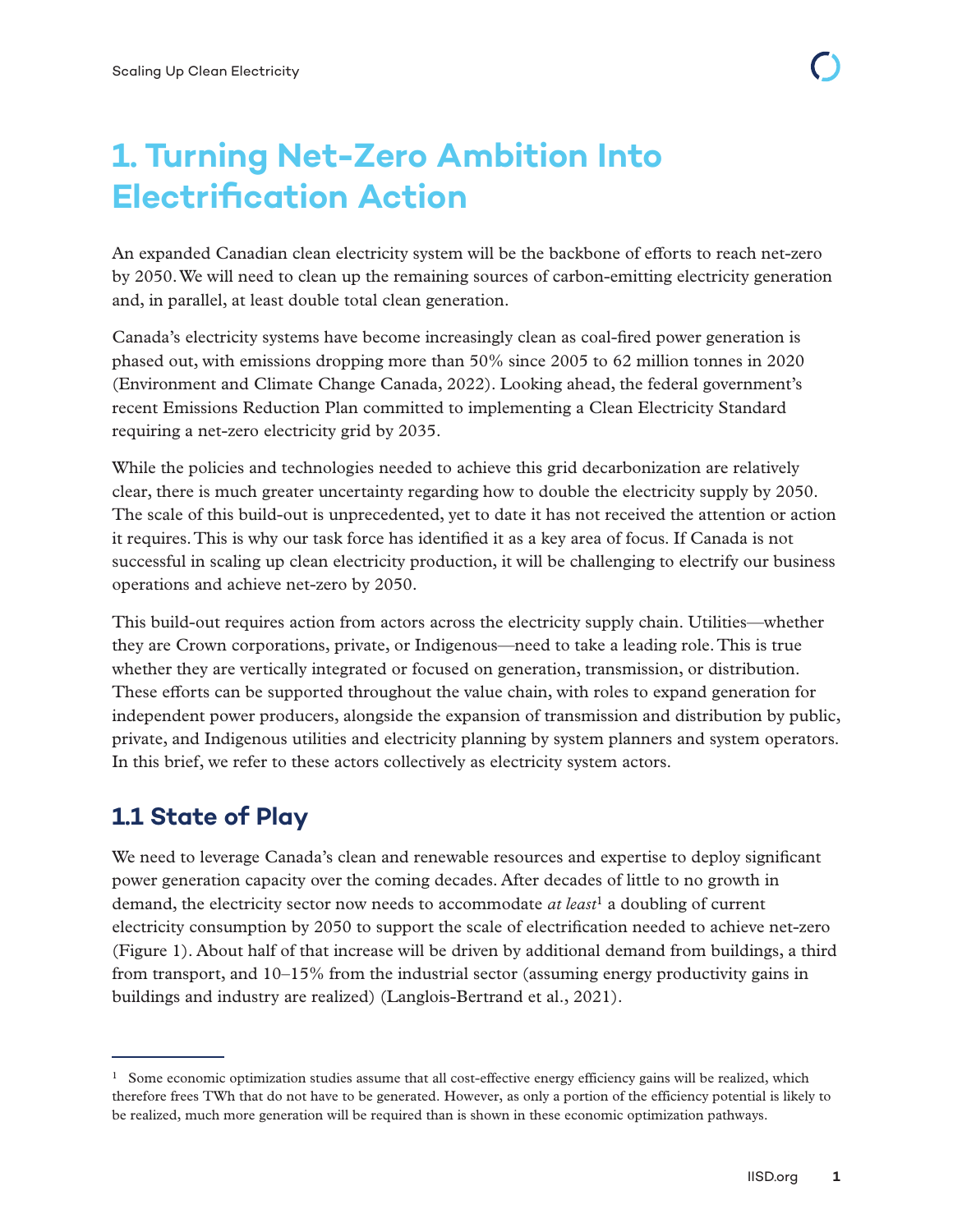

<span id="page-5-0"></span>**Figure 1.** Growth in clean electricity generation required to achieve net-zero

Source: Produced by Dunsky Energy + Climate Advisors for Electrifying Canada, 2022. Data source for historical and current policies: Canada Energy Regulator, 2022. Data sources for net-zero pathways: Electric Power Research Institute, 2021; Langlois-Bertrand et al., 2021.

While we have an abundance of clean and renewable energy resources, technologies, and companies that we can tap to deliver this supply, the current reality is that almost all **electric utility system planners and operators are not currently moving quickly enough to secure the clean power we will need to electrify substantial portions of our economy.** For example, while decarbonization pathways suggest we will need at least 12%–25% more power by 2030 (Figure 1), most utility plans currently fall far short, with many not entering this range until a full decade later.2

This growth presents a major opportunity for Canadian electricity system actors. Decarbonization requires major growth in electricity's market share, and this translates to long-term growth, increased revenue, an expanded customer base, and a burgeoning clean electricity workforce.

<sup>2</sup> Utility plans vary across the country. By 2030, Hydro-Québec projects that 12% in additional power generation will be needed (Hydro-Québec Distribution, 2021). By 2040, New Brunswick Power forecasts an additional 6% generation capacity, BC Hydro forecasts 13%, and Ontario's IESO projects 18% (BC Hydro, 2021; Independent Electricity System Operator, 2021; New Brunswick Power, 2020).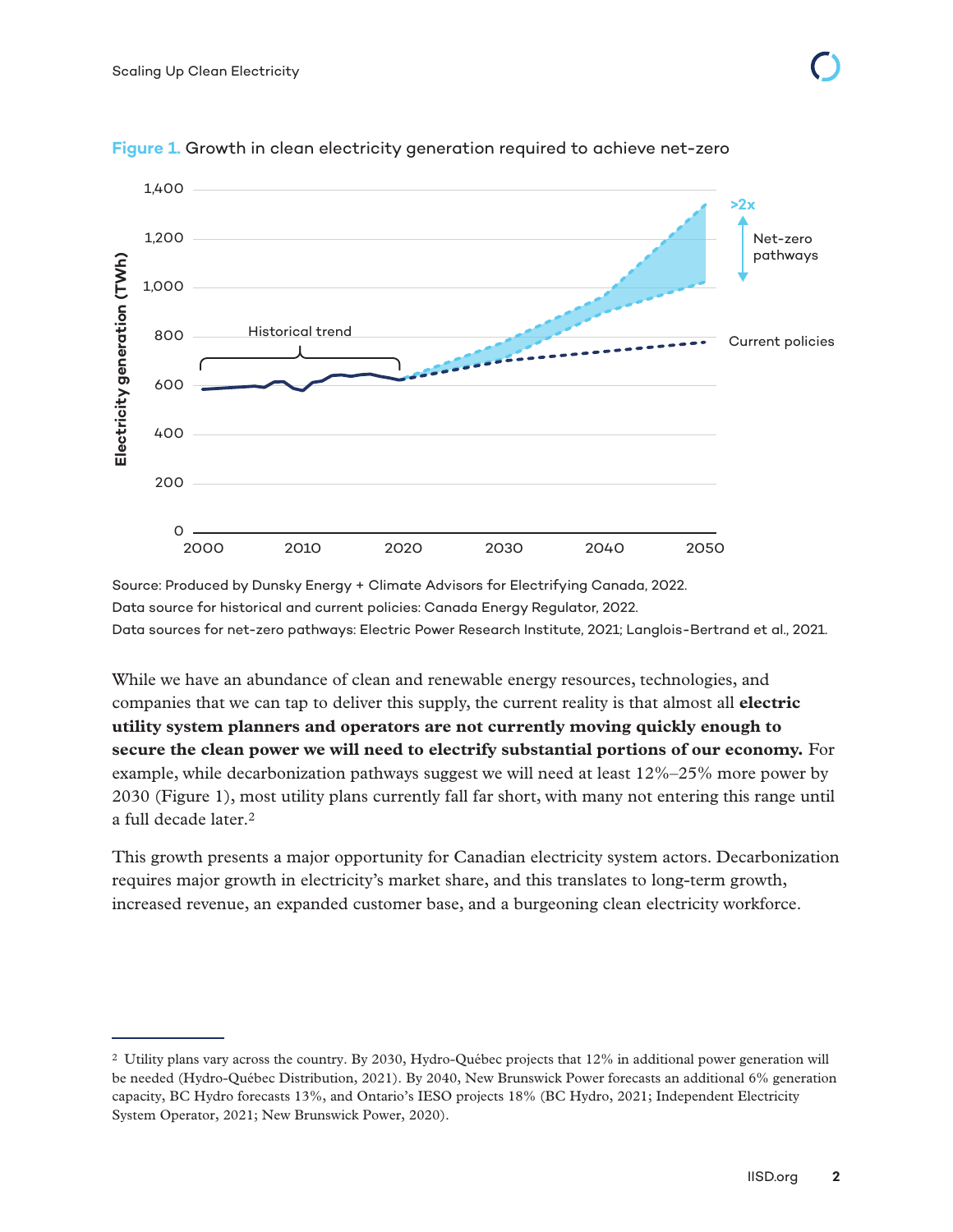#### <span id="page-6-0"></span>**Three big wins across the electricity supply chain**

We see three big wins for the key actors across the electricity system:

#### **1. Indigenous energy sovereignty and economic reconciliation**

Indigenous utilities, power generators, and communities have been leaders in clean electricity production and use. As highlighted in Indigenous Clean Energy's Waves of Change report (2022), First Nations, Métis, and Inuit entities are partners or beneficiaries of almost 20% of Canada's electricity-generating infrastructure, the majority of which is renewable. Indigenous communities are harnessing renewable electricity to control their energy sources and supply. This effort has generated major economic opportunities, with Indigenous communities becoming major or sole equity partners in projects, developing local skills, and reinvesting in communities. The race to net-zero will accelerate and expand this opportunity.

#### **2. Counteracting the impacts of a "utility death spiral"**

Electric utilities have a critical role to play in the energy transition. While concerns about the utility death spiral—where reduced electricity sales associated with the high penetration of rooftop solar and other distributed generation could impact utilities' abilities to recover costs and sustain their business model—are real, electrification will counteract some of them. Specifically, the magnitude of load growth from electrification will increase throughput from existing assets and require additional investments in transmission and distribution grids, thus ensuring a sustainable future for utilities and the ratepayers they serve. While the role of utilities will evolve during the transition, they will remain central to maintaining the affordability, reliability, and safety of our electricity systems.

#### **3. A growing role for the private sector**

Unlocking the grid build-out at this scale requires significant support across the sector, including from private sector actors. Governments and utilities cannot and should not have to do this work alone. Independent power producers—those that generate electricity outside of the regulated utility system—have seen major growth in recent years, and this will only increase given growing demand for electricity under net-zero pathways. More utilities and corporations are exploring innovative partnership and off-take agreements to secure new clean electricity supply. This translates into opportunities for provinces and territories to attract major private investment to build out the clean electricity supply that will be needed.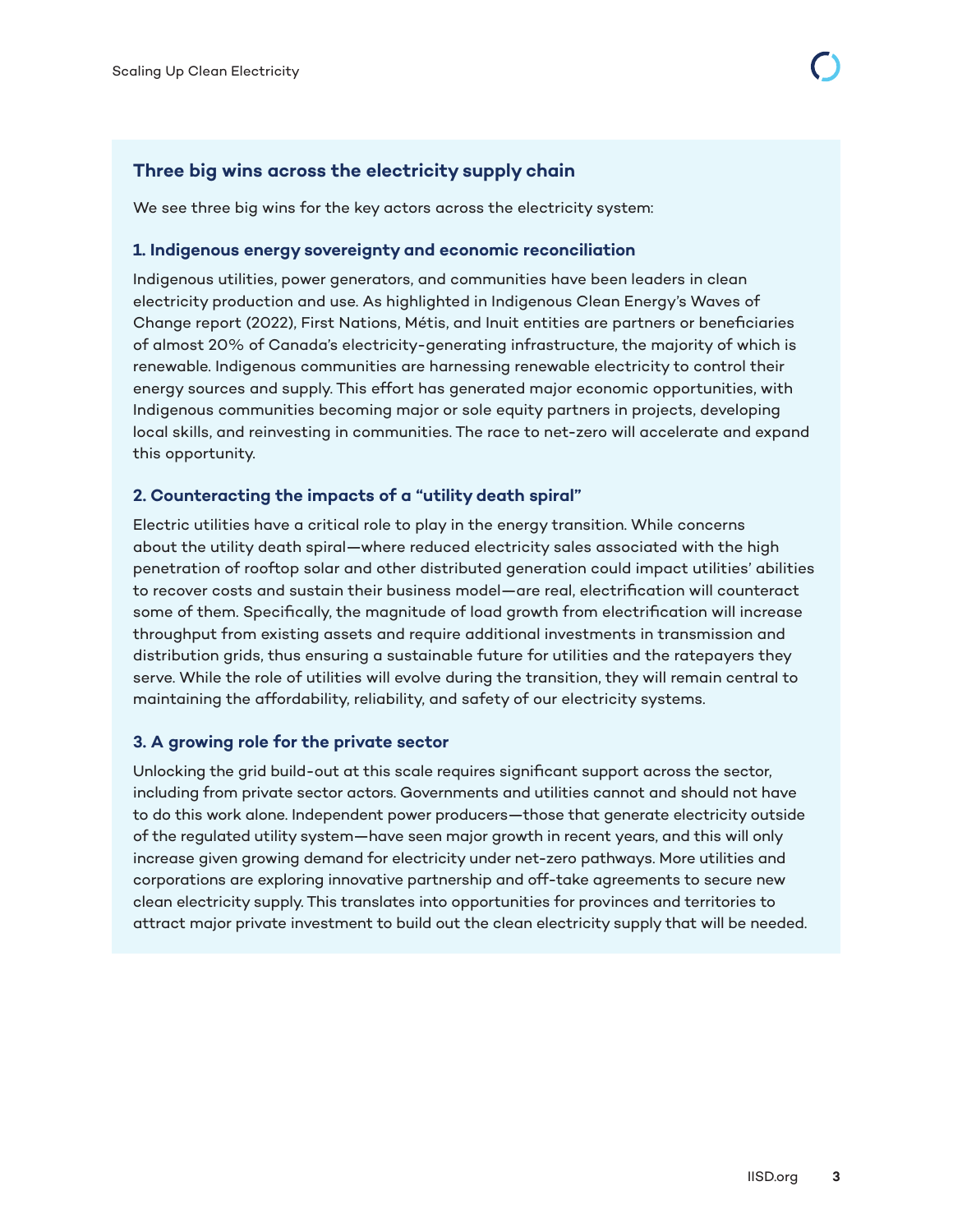## <span id="page-7-0"></span>**1.2 Key Barriers to Scaling Up Clean Electricity**

**Our research and interviews with Canadian and Indigenous corporate leaders identified three main barriers to scaling up clean electricity production and reaching net-zero:**

**1. Demand forecasting and system planning do not incorporate net-zero:** Demand forecasts that utilities, system planners, and system operators are using to plan, build, and maintain their electricity systems are not aligned with the electrification levels required to achieve net-zero. To reach this scale of climate action, we need to make an unprecedented shift from fossil fuels to clean electricity, and these shifts are not considered by traditionally conservative approaches to demand planning.

Moreover, the traditional planning processes are not aligned with the need for new partnerships and engagement, especially with Indigenous communities, required for netzero. New generation and transmission projects are complex and have long lead times, so unless they are planned and executed proactively, they can arrive too late to enable electrification. The build-out needed will require access to large swaths of land, which will require free, prior, and informed Indigenous engagement and consent.

While some utilities are starting to recognize their potential role in achieving net-zero, even forecasts for "high-growth" or "electrification" scenarios remain modest relative to the build-out that will be needed. The reasons for this are complex and vary by jurisdiction. Vertically integrated utilities' reluctance to plan for and invest in this scale of growth may arise from concern that the demand may not arrive, thereby putting upward pressure on rates to cover costs. In competitive markets, generators bear the financial risk if capacity is overbuilt and results in downward pressure on energy prices.

- **2. Regulatory context does not require net-zero:** Electricity is typically a regulated market, which is critical to ensuring fair and reasonable access to electricity to Canadians where there are monopolies. Regulators, and therefore utilities under their jurisdiction, have been required to focus exclusively on providing safe and reliable power at the lowest possible cost to ratepayers. There is limited/no allowance for climate considerations, let alone requirements that utilities meet and contribute to net-zero targets. As a result, utilities focus on their own operations and growth projections under a "business-as-usual" scenario. The massive scale up of electricity to enable economy-wide decarbonization by electrification is not (yet) a valid regulatory consideration.
- **3. The price tag of net-zero by 2050:** The rapid build-out of the electricity system to meet net-zero will require significant capital investments in the coming years. Utilities pay for system expansion through electricity rates, which would need to increase, potentially significantly even with infrastructure costs capitalized over their lifetimes. Although this would in part be mitigated by the expanded electricity customer base—spreading costs among a larger number of users and thereby reducing costs for all—it is important to recognize that rising electricity prices can have negative impacts on affordability (particularly on those most vulnerable) and on the business case for electrification (which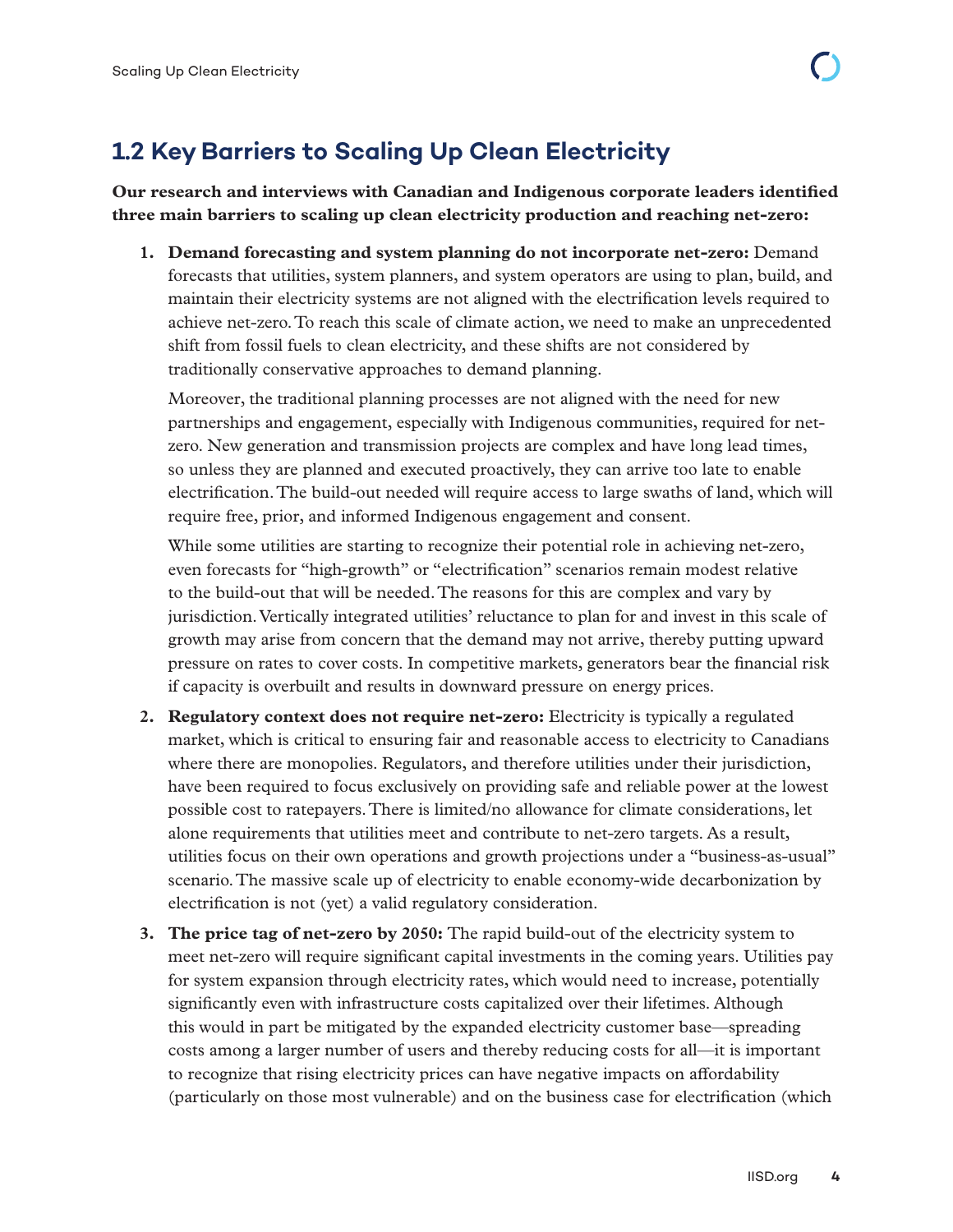could slow the growth in demand needed to offset utility costs). Even in the lowest-cost electricity provinces, there have been concerns about rising power prices. These concerns can lead to political interference and restrictions on rate increases, which further limit the amount of capital available to build out the grid.

Despite these barriers, innovative solutions are being tested and implemented across the country to scale up clean electricity.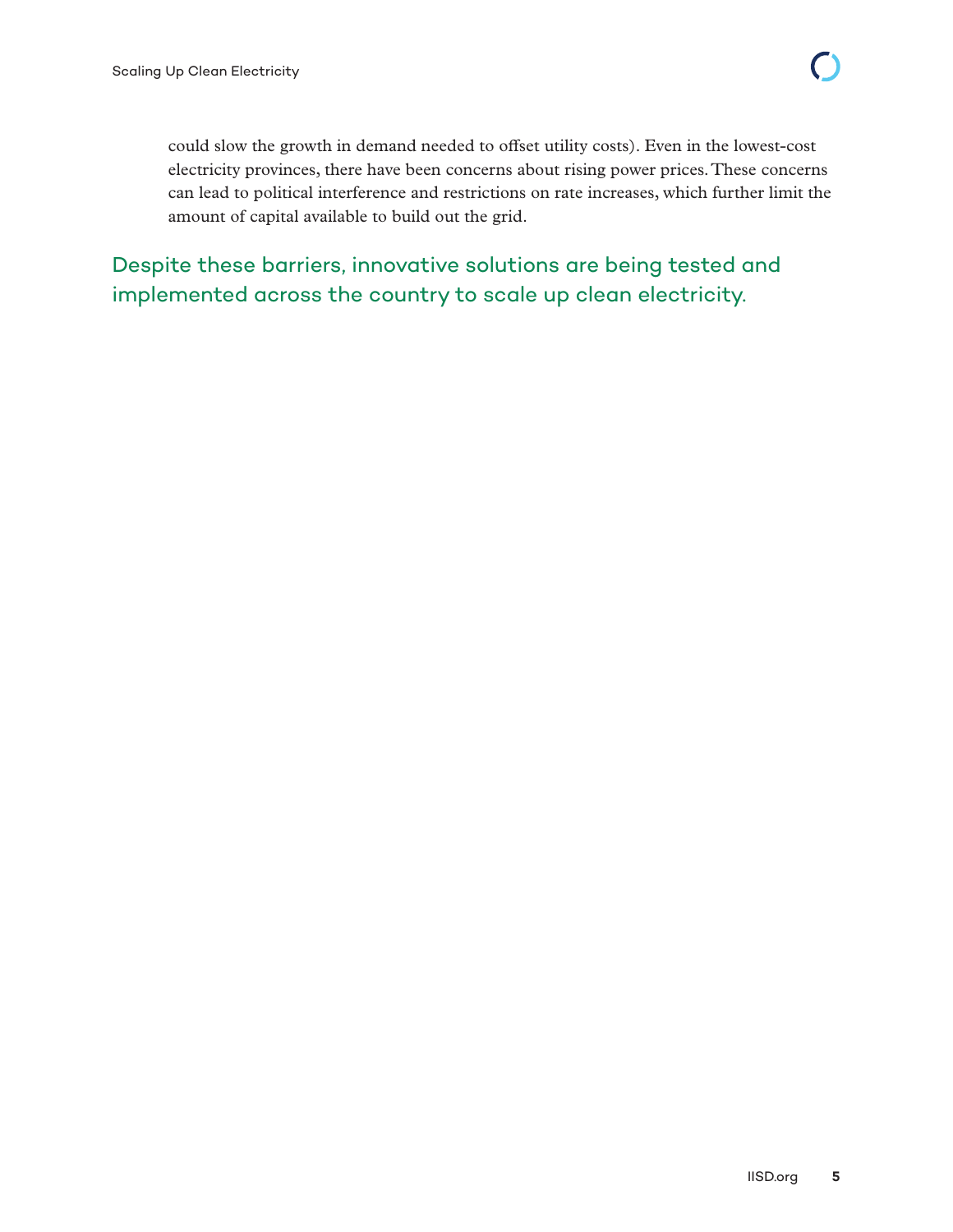## <span id="page-9-0"></span>**2. Seizing the Opportunity: Five catalysts to accelerate electrification**

Canada has a transformational opportunity to meet our net-zero target by leveraging the competitive advantage offered by our clean electricity. However, our research finds that while Canada has huge opportunities and significant advantages, we also face a significant risk: complacency. **Without clear direction, proactive planning, and bold decisions, we will not be successful in overcoming the barriers to electrification identified above.** Failure to do so means wasting our competitive advantage, vastly increasing transition costs and risks, and foregoing significant opportunities.

But it is clear that whether we succeed or fail is up to us. **Achieving electrification at the pace and scale needed requires the proactive and collaborative efforts of all stakeholders** electricity producers, end users, regulators, and policy-makers—across the electricity value chain. Meeting Canada's net-zero target is a significant challenge, and clean electrification is the single most valuable tool to reduce emissions. That is why we, as leaders from the nation's private sector, have identified five evidence-based catalysts to initiate and enable electrification (Figure 2). This brief analyzes the catalysts and their implications for the electricity sector.

#### **Developing demand: The act and tilt catalysts**

Electrifying to reach net-zero requires major shifts for both electricity supply and demand. Today, there is a major chicken-or-egg dilemma, or in electricity terms, a "plug-or-socket" dilemma: what comes first, new electricity demand or new electricity supply?

The practical reality is that both need to move forward in parallel. This brief covers the catalysts linked to clean electricity supply and its proactive scale-up. The **act** and **tilt**  catalysts are the critical other half of the equation, driving electrification and associated electricity demand. To learn more, please review the companion briefs on electrifying commercial and institutional buildings, medium- and heavy-duty vehicles, and industry.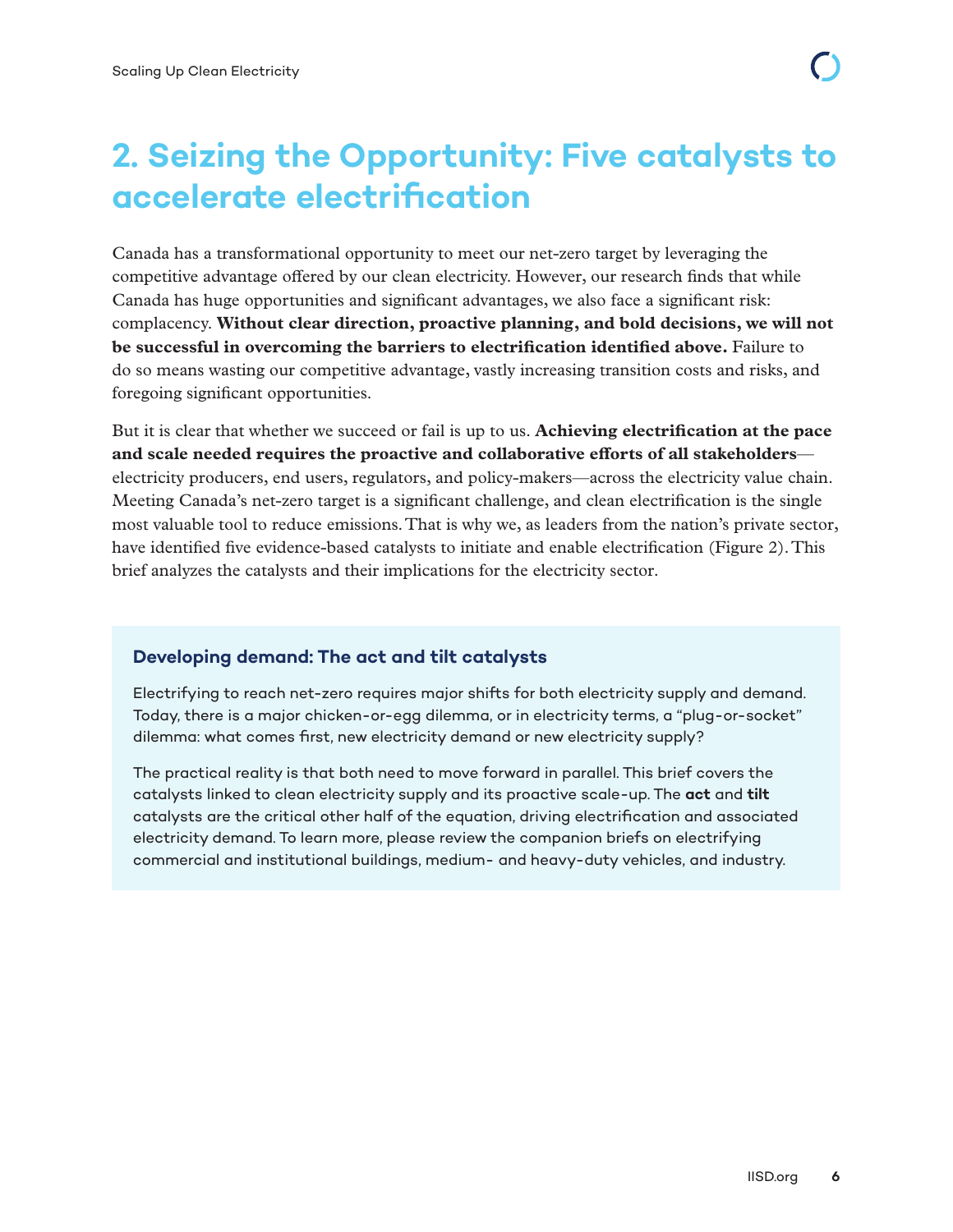#### <span id="page-10-0"></span>**Figure 2.** Five catalysts to accelerate electrification

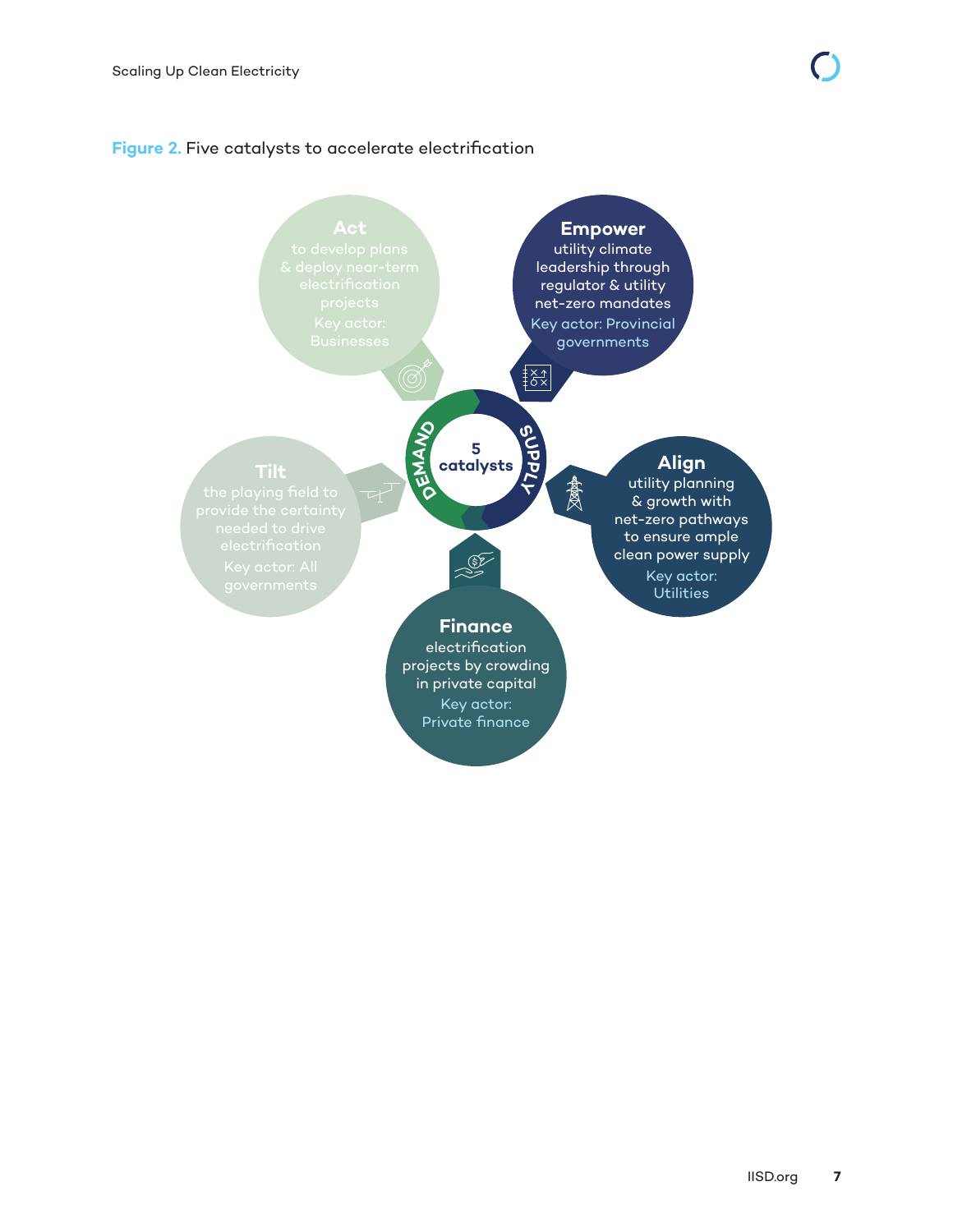### <span id="page-11-0"></span>**2.1 Empower Utility Climate Leadership Through Regulator and Utility Net-Zero Mandates**



Fully embracing electrification's potential and enabling its role in cutting pollution requires modernizing the mandates of regulators and utilities to reflect the key role they will play in achieving net-zero. A clear net-zero mandate is necessary to ensure utility plans and regulatory decisions are consistent with net-zero, as well as providing the financial means to enable the necessary action.

#### **Why?**

Electricity is a tightly regulated market in Canada, ensuring protection and access to all citizens. With a mandated focus on safety, affordability, and reliability, traditional utility regulation may consider but is not bound by climate targets in the decision-making process. The constraints of a relatively conservative, risk-averse regulated system limit the authority of utilities, system planners, and system operators to proactively meet the needs of a rapidly decarbonizing economy, while simultaneously prohibiting other electricity system actors from providing solutions where the utility may not be able to meet low-carbon energy demand. Further, electricity and natural gas are commonly siloed in regulations, which limits the potential to optimize economy-wide decarbonization across both the electricity and gas systems.

#### **Call to Action: Provincial governments must embed net-zero objectives into regulator and utilities mandates.**

Provincial governments must modernize regulator mandates, which would impact the mandate of those under their regulation: the governing bodies of utilities and then the utilities. These changes are necessary to ultimately empower utilities to integrate electricity and natural gas systems with economy-wide net-zero targets.

The utility mandates and regulatory oversight should be modified to require electricity supply planning to align with net-zero targets by using load forecast scenarios that are consistent with net-zero modelling (see Figure 1) and by meeting this demand with non-emitting sources of new supply, efficiency, and other demand-side measures. This mandate will require utilities to optimize supply mix to meet net-zero demand with non-emitting resources at lowest cost while still meeting the requirements of safety, affordability, and reliability.

Empowering utilities for net-zero will also require review and revision of existing regulatory policies that may include conflicting requirements. This process should consider what changes to utility spending, utility remuneration, partnership and off-take agreements, and monopoly rules are needed to allow end users to access sufficient emission-free electricity to meet their climate goals. Meeting a mandate of this scale cannot be done without also providing the means to achieve it.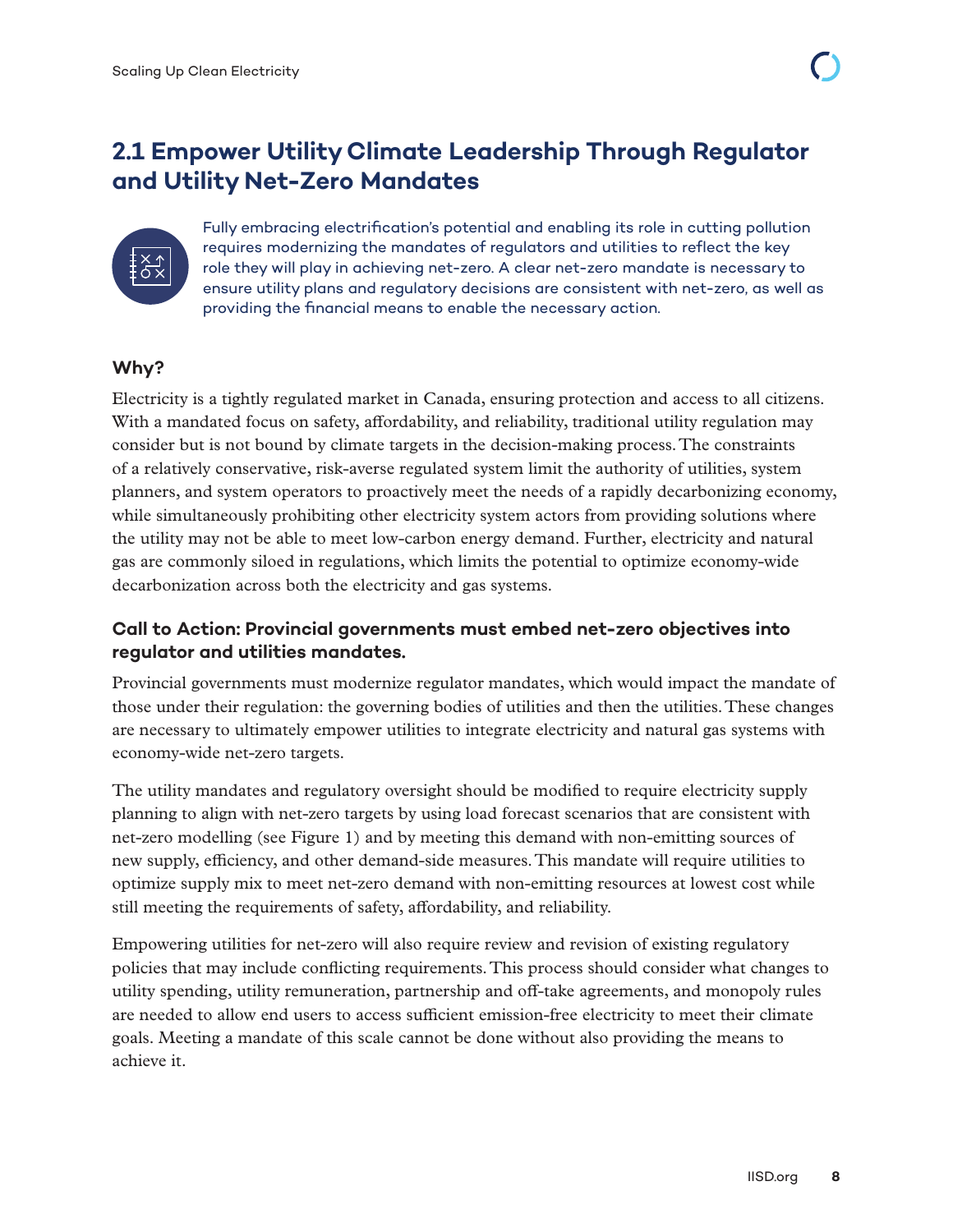#### <span id="page-12-0"></span>**Goal:**

This catalyst aims to:

- Ensure regulators and utilities realize the decarbonization potential of electrification.
- Provide licence for electric system growth, including utilities and private electricity developers.
- Enable optimization across the electricity and gas systems, as well as ties between provinces, to reduce pressure on energy rates and bills.

#### **Spotlight: Massachusetts regulator required to prioritize emission reductions**

In 2021, Massachusetts enacted a new climate law focused on achieving net-zero by 2050. Under the law, the Department of Public Utilities (DPU, the regulator for investor-owned utilities) and utilities are required to prioritize emissions reductions (Massachusetts General Laws ch. 8., 2021). The regulator is now legally required to consider how a utility project or decision will reduce emissions. Previously, the DPU was only required to consider safety, energy reliability, and affordability for consumers in its decisions (Cronin, 2021). Similar mandates were given to utility regulators in Maine, Maryland, and Oregon, though regulators must only consider (not require) how utilities will help achieve state greenhouse gas (GHG) reduction targets (Executive Order No. 20-04. 2021; Maine Stat., No. 1682, 2021; Maryland Code, Com. Law. Ch. 615, 2021).

In Canada, regulators largely remain guided by non-climate priorities. However, in British Columbia, the GHG Reduction Regulation has empowered utilities to spend ratepayer funds on emission-reduction activities. As of 2020, public utilities can invest in public electric vehicle fast-charging stations to enable transportation electrification. They can also invest in electrification programs that provide financial and other supports to switch customers from higher-GHG energy sources to electricity. This regulation does not align with netzero but highlights a recent effort to broaden utility mandates toward economy-wide decarbonization (Government of British Columbia, 2022).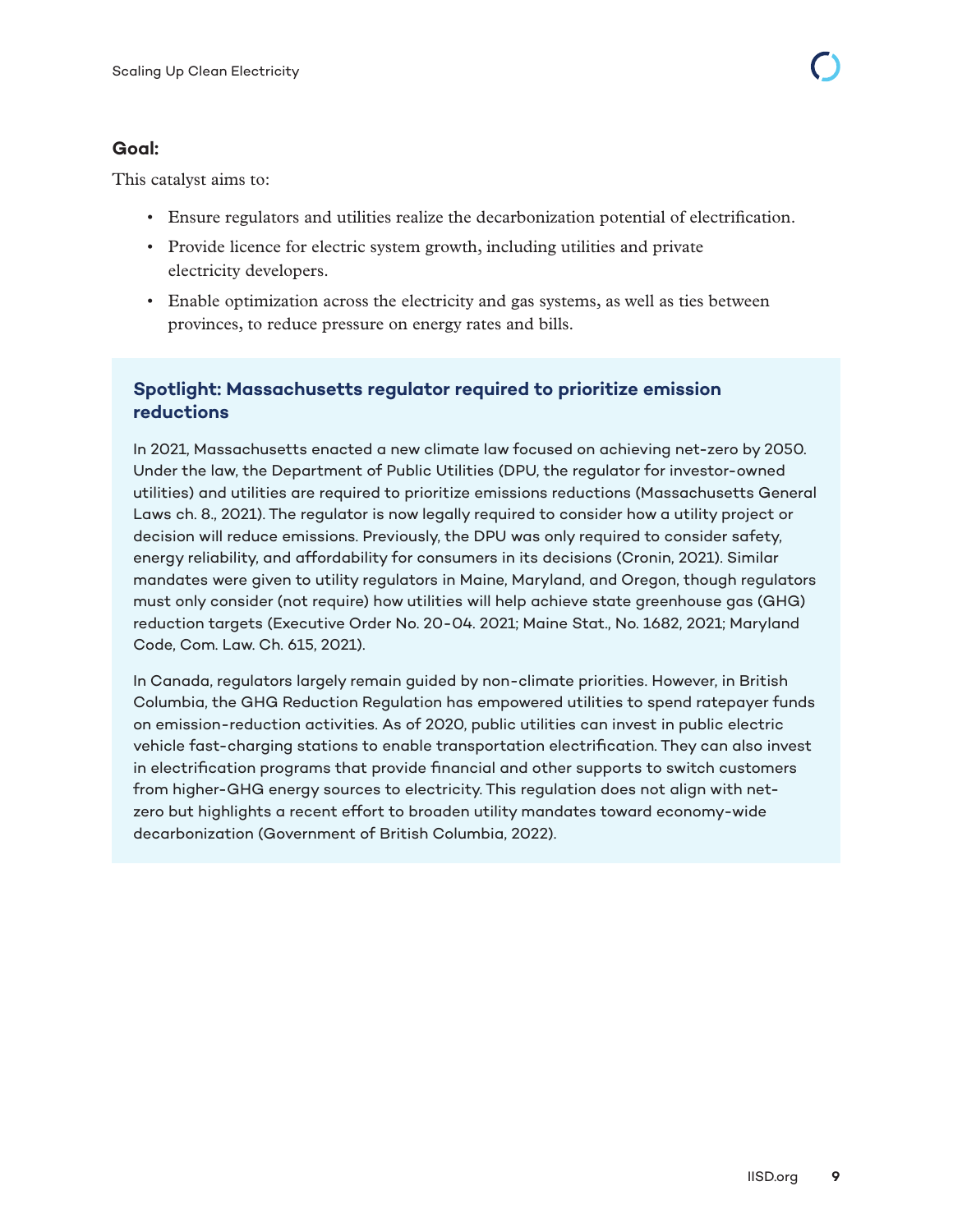### <span id="page-13-0"></span>**2.2 Align Utility Planning With Net-Zero Pathways to Proactively Ensure Ample Electricity Supply for Economy-Wide Electrification**



Align and optimize utility planning with net-zero to ensure Canada can reap the benefits from and mitigate the growing pains of scaling up clean electricity supply. Planning for the economy-wide electrification required to achieve net-zero will ensure we can deliver clean power where and when customers need it and at the scale and pace required.

#### **Why?**

On the supply side, the governing bodies of utilities and planning authorities (which can include local, provincial, and Indigenous utilities, system planners, and system operators, depending on the jurisdiction) are increasingly aware of the need for vastly more power to achieve net-zero, but actual electricity resource plans have not caught up. For example, while decarbonization pathways suggest we will need at least 12%–25% more power by 2030 (see Figure 1), most utility plans currently fall far short, with many not achieving this scale of growth until a full decade later.<sup>3</sup> According to the Canadian Energy Regulator (2022), utilities across Canada are collectively planning to grow electricity output by only 40% by 2050, whereas net-zero pathways require growth of between 65%–115% in absolute terms (see Figure 1). The gap could not be any clearer.

#### **Call to Action: Governing bodies of utilities and planning authorities must proactively align plans and investments with economy-wide net-zero targets.**

The governing bodies of utilities and planning authorities must focus planning and investments to align with net-zero.

Electricity forecasting needs to incorporate the expected load growth from electrification under economy-wide decarbonization. This additional growth must be met using new, zero-carbon generation that is developed with Indigenous consent or through cost-effective demand-reduction and efficiency efforts. This shift allows utilities to expand their focus to growing in support of decarbonizing economy-wide energy use by increasing electrification, not solely maintaining the existing electricity grid.

By proactively planning for growth, utilities can explore opportunities to unlock smart electrification. Utilities can consider opportunities to efficiently integrate new loads to mitigate negative impacts. For example, while the additional load from certain sectors, such as heating or transportation electrification, could create peak demand challenges, these can be addressed by integrating demand management, innovative rate structures, and other solutions.

<sup>3</sup> Utility plans vary across the country. By 2030, Hydro-Québec projects 12% additional power generation will be needed (Hydro-Québec Distribution, 2021). By 2040, New Brunswick Power forecasts an additional 6% generation capacity, BC Hydro forecasts 13%, and Ontario's IESO projects 18% (BC Hydro, 2021; Independent Electricity System Operator, 2021; New Brunswick Power, 2020).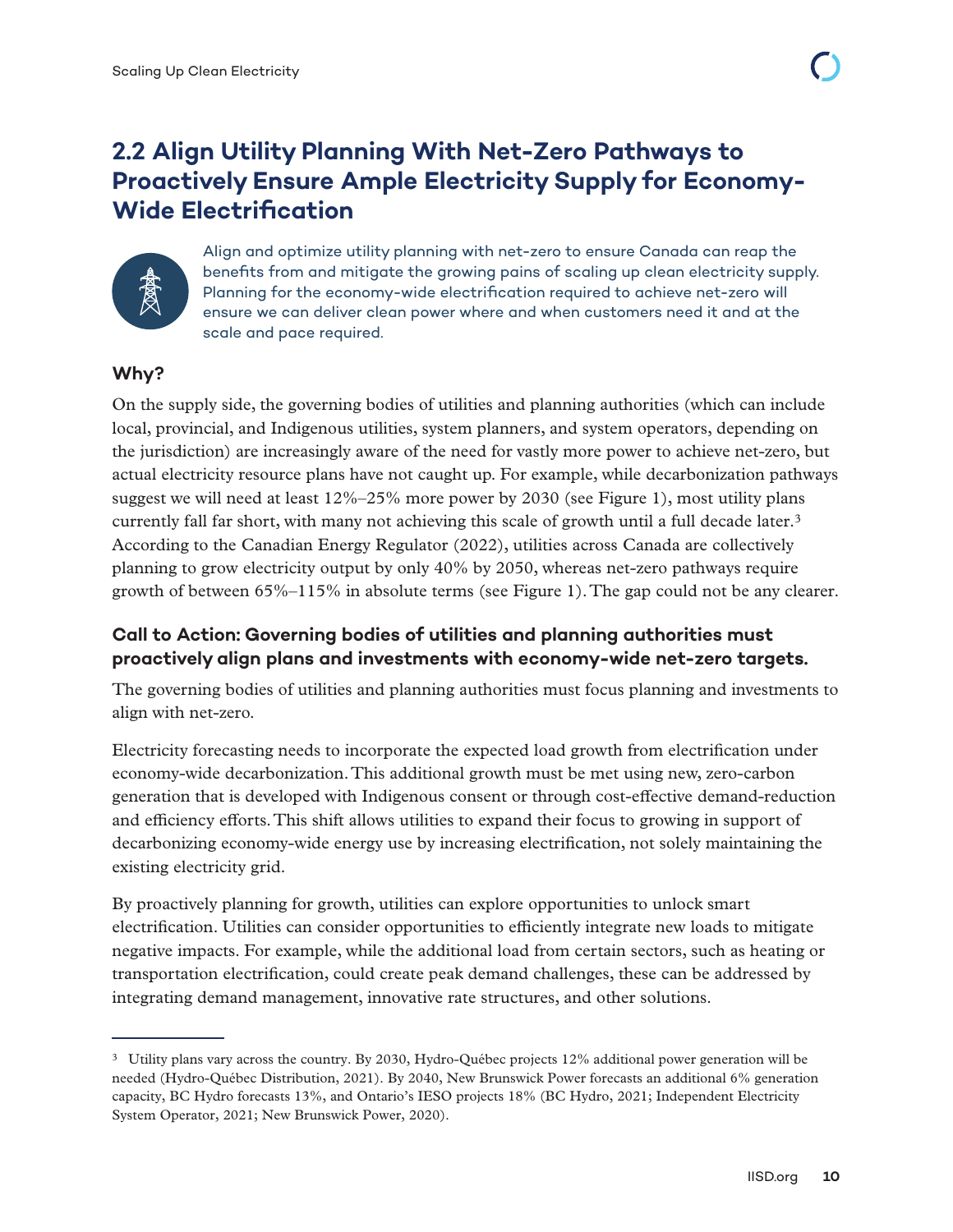#### <span id="page-14-0"></span>**Goal:**

This catalyst aims to:

- Encourage utilities to become proactive champions of electrification and to bridge the gap between electrification needs and utility planning.
- Improve awareness of utilities regarding their central role in, and benefits of, accelerating electrification to reach economy-wide net-zero targets.
- Assess and mitigate electricity supply build-out risks through planning and outreach.
- Ensure Canadian businesses have enough clean power in the near and long terms to electrify their buildings, fleets, and industries.

#### **Spotlight: Hydro-Québec's new 5-year strategic plan puts a strong focus on electrification**

Hydro-Québec recently published its 2022–2026 strategic plan, which emphasizes its role as a catalyst for economy-wide decarbonization and aligns new electricity supply and demand-side management with this goal (Hydro-Québec, 2022). This is a significant change from Hydro-Québec's previous strategic plan.

The plan puts a priority on efficiency and peak demand management, plans near-term increases of generating capacity of 5,000 MW, includes large increases to infrastructure investments, and adds a clear long-term direction to increase generation by more than 50% by 2050. With this new commitment to boost supply, Hydro-Québec has aligned itself with economy-wide net-zero modelling and the net-zero future (Dunsky Energy + Climate Advisors, 2021).

To meet this decarbonization objective, Hydro-Québec outlined two key strategies focused on fuel-switching to electricity: electrifying transportation and fossil fuel replacement. To encourage electric transportation, the utility will build on its public charging network, expanding it to commercial vehicles, while also supporting smart charging to mitigate peak demand and encourage adoption. To replace fossil fuels with electricity, Hydro-Québec will support pilots of novel, efficient electrification technologies and accelerate deployment of commercially available technologies.

These electrification efforts are supported by efficiency and peak demand management efforts, which can reduce the scale of additional generation and capacity needed, thereby reducing system costs and helping customers manage bill impacts.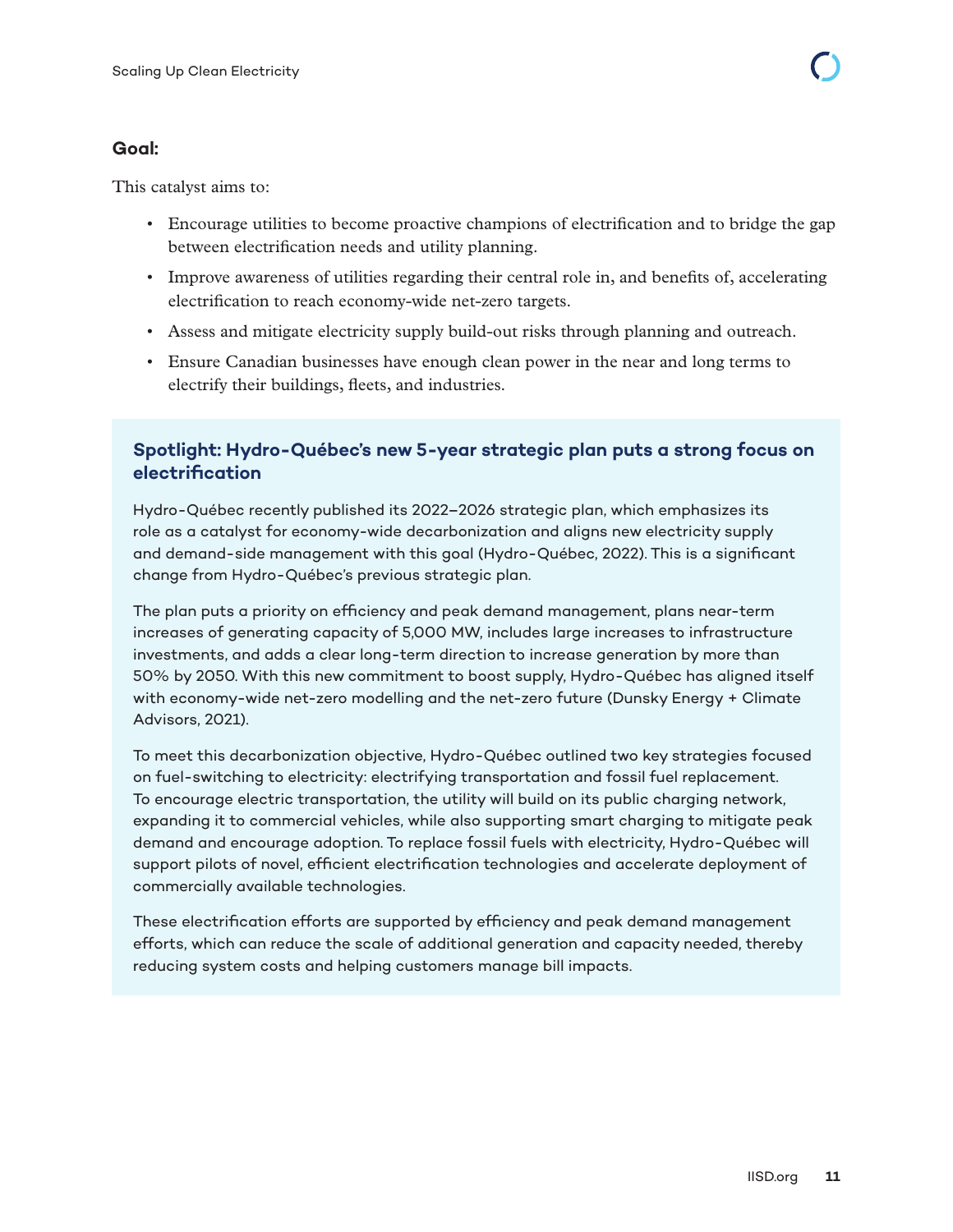<span id="page-15-0"></span>

Channel interest by convening private investment actors and exploring innovative public–private–Indigenous approaches to finance the doubling of electricity supply in Canada. These efforts should also recognize and replicate the current examples of private–Indigenous approaches that do not require public funding.

#### **Why?**

Electrification projects at the scale and pace needed to meet net-zero targets will require significant capital investment in electricity generation, transmission, and distribution. These projects have different returns on investment, risks, and opportunities than traditional infrastructure projects. In addition, some utilities are currently over-leveraged and therefore are constrained in their ability to borrow capital to invest at the scale needed to meet net-zero goals, even though this electrification process can grow the customer base and increase energy sales and revenues.

Public funds can be leveraged to mitigate some risk, but there are limits to the scale of government investment available, and current approaches to public–private finance are not designed to easily attract private capital. Therefore, new approaches to financial sector deal preparation, analysis, and design are needed.

#### **Call to Action: Develop and deploy public–private–Indigenous financing initiatives at scale.**

Public and private financial institutions must develop innovative financing initiatives and scale up proven initiatives to fund the grid build-out. Convening public, private, and Indigenous partners can support knowledge sharing on how to evaluate and finance new types of deals. This process can also support the co-development of new financial products that improve risk sharing between actors (e.g., using public funds to mitigate some, but not all, project risk). This public investment can leverage broader, long-term private investment. Financial institutions should evaluate the cost and risk profile of capital for climate solutions and assess their own appetite for risk in electricity system investments.

Private investment models could include utility project financing, utility project equity partnerships with Indigenous or private actors, or private power purchase agreements that leverage private sector efficiencies, among other solutions. The exploration of these new financing models should investigate how to mitigate the ratepayer risk associated with the cost of reaching net-zero.

Additionally, the federal government should consider channelling funding directly to provinces and territories, given that their own direct jurisdiction over electricity markets is limited.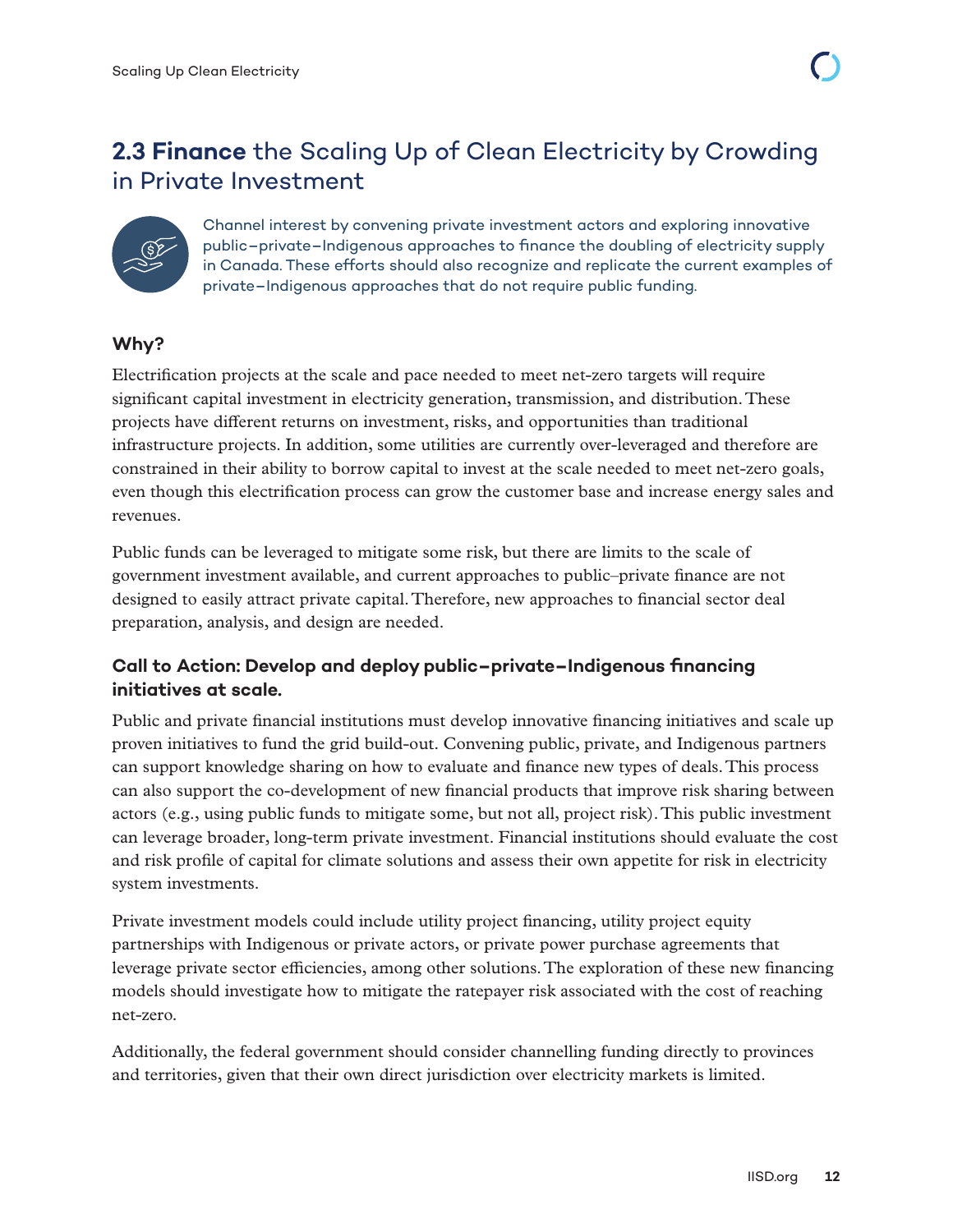#### <span id="page-16-0"></span>**Goal:**

This catalyst aims to:

- Address upfront capital needs and improve access to available private capital.
- Mitigate risk to ratepayers for the cost of electricity system build-out.
- Increase the competitiveness of projects with meaningful Indigenous participation.

#### **Spotlight: Exploring electricity system financial products**

In Northern Quebec, Innergex and Pituvik Landholding Corporation have a 50–50 equity partnership to develop a hydroelectric project, the first of its kind between an Inuit corporation and an independent power producer in Canada (Innergex, 2020). The partnership is constructing a 7.5 MW run-of-river facility near Inukjuak, Nunavik, replacing off-grid diesel generation and channelling revenue into the local Inuit community. The clean generation project has a 40-year power purchase agreement with Hydro-Québec (Innergex, 2021) and is primarily financed through a private sector construction loan, with additional financing provided by the equity partners (Innergex, 2020).

In Southern Ontario, public, private, and Indigenous partners are investing in a major energy storage project. The Oneida Project plans to bring 250 MW/1,000 MWh of battery energy storage to the grid to reduce the use of gas-fired power plants for peak demand, mitigating emissions and ratepayer costs. This ~CAD 500 million project is equally owned by Six Nations of the Grand River Development Corporation (SNGRDC) and NRStor Inc., with investments from the two project partners and the Canada Infrastructure Bank and the balance of financing from private sector lenders (Canada Infrastructure Bank, 2021). Notably, this project is an addition to SNGRDC's 1,000 MW clean energy portfolio, where they have equity interest (10% to 90%) in many of their portfolio projects (Six Nations of the Grand River Development Corporation, 2022).

These projects highlight examples of new financing models for challenging or novel grid expansion, but other approaches are also needed. Canada Grid and the Institute for Sustainable Finance are convening actors across the electricity and financing sectors to develop innovative solutions in the Macro-Grid Financing Roundtable, which will be held in 2022.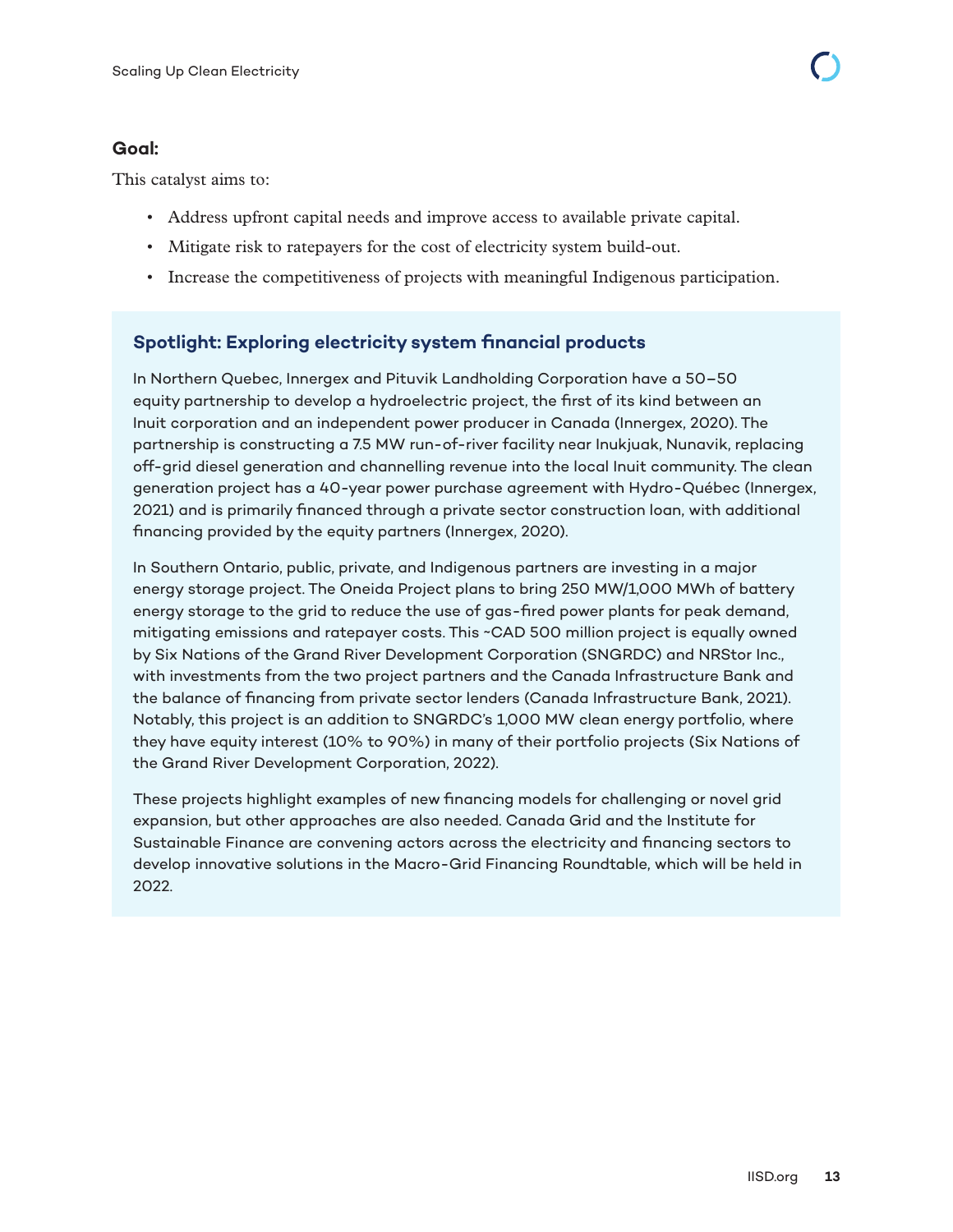## <span id="page-17-0"></span>**References**

- BC Hydro. (2021, December 21). *BC Hydro and Power Authority: 2021 integrated resource plan.* [https://www.bchydro.com/content/dam/BCHydro/customer-portal/documents/corporate/](https://www.bchydro.com/content/dam/BCHydro/customer-portal/documents/corporate/regulatory-planning-documents/integrated-resource-plans/current-plan/integrated-resource-plan-2021.pdf) [regulatory-planning-documents/integrated-resource-plans/current-plan/integrated-resource](https://www.bchydro.com/content/dam/BCHydro/customer-portal/documents/corporate/regulatory-planning-documents/integrated-resource-plans/current-plan/integrated-resource-plan-2021.pdf)[plan-2021.pdf](https://www.bchydro.com/content/dam/BCHydro/customer-portal/documents/corporate/regulatory-planning-documents/integrated-resource-plans/current-plan/integrated-resource-plan-2021.pdf)
- Canada Energy Regulator. (2022, February 14). *Canada's energy future 2021.* [https://www.cer-rec.](https://www.cer-rec.gc.ca/en/data-analysis/canada-energy-future/2021/index.html) [gc.ca/en/data-analysis/canada-energy-future/2021/index.html](https://www.cer-rec.gc.ca/en/data-analysis/canada-energy-future/2021/index.html)
- Canada Infrastructure Bank. (2021, May 19). *Canada Infrastructure Bank to invest up to \$170 million in one of the world's largest clean energy storage project.* [https://cib-bic.ca/en/medias/](https://cib-bic.ca/en/medias/articles/canada-infrastructure-bank-to-invest-up-to-170-million-in-one-of-the-worlds-largest-clean-energy-storage-project/) [articles/canada-infrastructure-bank-to-invest-up-to-170-million-in-one-of-the-worlds-largest](https://cib-bic.ca/en/medias/articles/canada-infrastructure-bank-to-invest-up-to-170-million-in-one-of-the-worlds-largest-clean-energy-storage-project/)[clean-energy-storage-project/](https://cib-bic.ca/en/medias/articles/canada-infrastructure-bank-to-invest-up-to-170-million-in-one-of-the-worlds-largest-clean-energy-storage-project/)
- Cronin, T. (2021, April 8). *Understanding the new Massachusetts climate law.* Climate XChange. <https://climate-xchange.org/2021/04/08/understanding-the-new-massachusetts-climate-law>
- Dunsky Energy + Climate Advisors. (2021, June). *Trajectoires de réduction d'émissions de GES du Québec – horizons 2030 et 2050.* Ministère de l'Environnement et de la lutte contre les changements climatiques. [https://www.dunsky.com/wp-content/uploads/2021/09/Rapport\\_](https://www.dunsky.com/wp-content/uploads/2021/09/Rapport_Final_Trajectoires_QC_2021.pdf) [Final\\_Trajectoires\\_QC\\_2021.pdf](https://www.dunsky.com/wp-content/uploads/2021/09/Rapport_Final_Trajectoires_QC_2021.pdf)
- Electric Power Research Institute. (2021, September 28). *Canadian national electrification assessment: Electrification opportunities for Canada's energy future.* [https://www.epri.com/research/](https://www.epri.com/research/programs/109396/results/3002021160) [programs/109396/results/3002021160](https://www.epri.com/research/programs/109396/results/3002021160)
- Environment and Climate Change Canada. (2022, April 14). *Canada's official greenhouse gas inventory: Electricity generation and GHG emission details for Canada (Table A13-1).* [https://](https://data.ec.gc.ca/data/substances/monitor/canada-s-official-greenhouse-gas-inventory/C-Tables-Electricity-Canada-Provinces-Territories/) [data.ec.gc.ca/data/substances/monitor/canada-s-official-greenhouse-gas-inventory/C-Tables-](https://data.ec.gc.ca/data/substances/monitor/canada-s-official-greenhouse-gas-inventory/C-Tables-Electricity-Canada-Provinces-Territories/)[Electricity-Canada-Provinces-Territories/](https://data.ec.gc.ca/data/substances/monitor/canada-s-official-greenhouse-gas-inventory/C-Tables-Electricity-Canada-Provinces-Territories/)
- Executive Order No. 20-04. Directing state agencies to take actions to reduce and regulate greenhouse gas emissions. Oregon, 2020. [https://www.oregon.gov/gov/Documents/executive\\_](https://www.oregon.gov/gov/Documents/executive_orders/eo_20-04.pdf) [orders/eo\\_20-04.pdf](https://www.oregon.gov/gov/Documents/executive_orders/eo_20-04.pdf)
- Government of British Columbia. (2022). *Greenhouse gas reduction regulation.* [https://www2.](https://www2.gov.bc.ca/gov/content/industry/electricity-alternative-energy/transportation-energies/clean-transportation-policies-programs/greenhouse-gas-reduction-regulation) [gov.bc.ca/gov/content/industry/electricity-alternative-energy/transportation-energies/clean](https://www2.gov.bc.ca/gov/content/industry/electricity-alternative-energy/transportation-energies/clean-transportation-policies-programs/greenhouse-gas-reduction-regulation)[transportation-policies-programs/greenhouse-gas-reduction-regulation](https://www2.gov.bc.ca/gov/content/industry/electricity-alternative-energy/transportation-energies/clean-transportation-policies-programs/greenhouse-gas-reduction-regulation)
- Hydro-Québec. (2022, March 24). *Strategic plan 2022–2026.* [https://www.hydroquebec.com/](https://www.hydroquebec.com/about/strategic-plan.html) [about/strategic-plan.html](https://www.hydroquebec.com/about/strategic-plan.html)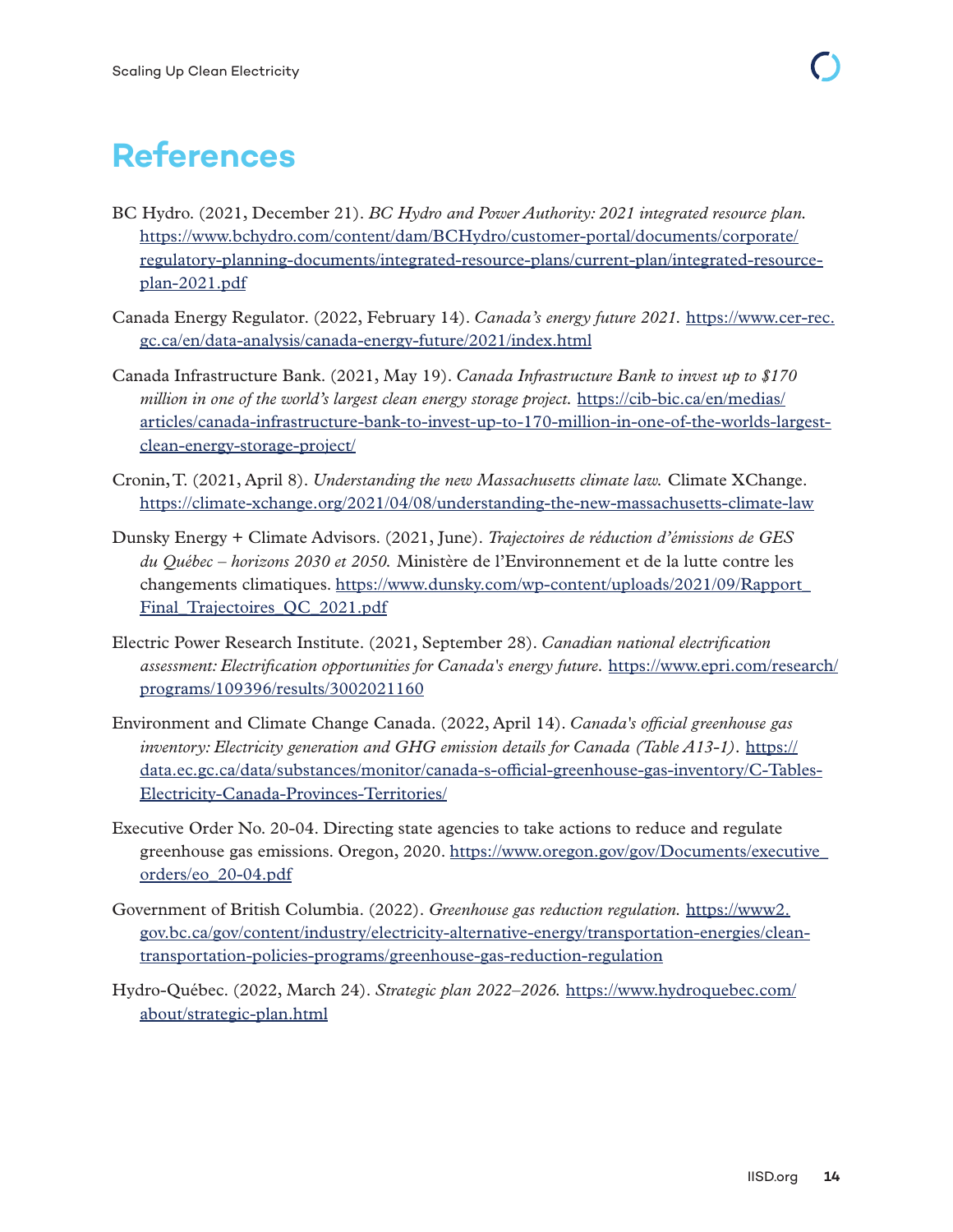- Hydro-Québec Distribution. (2021, November 1). *État d'avancement 2021 du plan d'approvisionnement 2020-2029. Hydro-Québec.* [http://www.regie-energie.qc.ca/audiences/](http://www.regie-energie.qc.ca/audiences/Suivis/Suivi%20HQD_PlanAppro2020-2029/%C3%89tat%20d%27avancement%202021.pdf) [Suivis/Suivi%20HQD\\_PlanAppro2020-2029/%C3%89tat%20d%27avancement%202021.](http://www.regie-energie.qc.ca/audiences/Suivis/Suivi%20HQD_PlanAppro2020-2029/%C3%89tat%20d%27avancement%202021.pdf) [pdf](http://www.regie-energie.qc.ca/audiences/Suivis/Suivi%20HQD_PlanAppro2020-2029/%C3%89tat%20d%27avancement%202021.pdf)
- Independent Electricity System Operator. (2021, December). *Annual planning outlook: Ontario's electricity system needs: 2023-2042.* [https://www.ieso.ca/en/Sector-Participants/Planning-and-](https://www.ieso.ca/en/Sector-Participants/Planning-and-Forecasting/Annual-Planning-Outlook)[Forecasting/Annual-Planning-Outlook](https://www.ieso.ca/en/Sector-Participants/Planning-and-Forecasting/Annual-Planning-Outlook)
- Indigenous Clean Energy. (2022, February). *Waves of change: Indigenous clean energy leadership for Canada's clean, electric future.* [https://climateinstitute.ca/wp-content/uploads/2022/02/ICE](https://climateinstitute.ca/wp-content/uploads/2022/02/ICE-report-ENGLISH-FINAL.pdf)[report-ENGLISH-FINAL.pdf](https://climateinstitute.ca/wp-content/uploads/2022/02/ICE-report-ENGLISH-FINAL.pdf)
- Innergex. (2020, November 4). *Financial closing of the Innavik hydro project in Inukjuak, Quebec.* <https://www.innergex.com/financial-closing-of-innavik-hydro/>
- Innergex. (2021). *Innavik.* <https://www.innergex.com/sites/innavik/>
- Langlois-Bertrand, S., Vaillancourt, K., Beaumier, L., Pied, M., Bahn, O., & Mousseau, N. (2021, November 12). *Canadian energy outlook 2021 — Horizon 2060.* Institut de l'énergie Trottier & e3c Hub. <http://iet.polymtl.ca/energy-outlook/>
- Maine Stat., No. 1682. An Act To Require Consideration of Climate Impacts by the Public Utilities Commission and To Incorporate Equity Considerations in Decision Making by State Agencies. (2021, May 6). [http://www.mainelegislature.org/legis/bills/getPDF.asp?paper=HP12](http://www.mainelegislature.org/legis/bills/getPDF.asp?paper=HP1251&item=3&snum=130) [51&item=3&snum=130](http://www.mainelegislature.org/legis/bills/getPDF.asp?paper=HP1251&item=3&snum=130)
- Massachusetts General Laws ch. 8. An Act Creating a Next-Generation Roadmap For Massachusetts Climate Policy. (2021, March 26). [https://malegislature.gov/Laws/SessionLaws/](https://malegislature.gov/Laws/SessionLaws/Acts/2021/Chapter8) [Acts/2021/Chapter8](https://malegislature.gov/Laws/SessionLaws/Acts/2021/Chapter8)
- Maryland Code, Com. Law. Ch. 615. Utility Regulation Consideration of Climate and Labor. (2021, May 30). [https://mgaleg.maryland.gov/2021RS/Chapters\\_noln/CH\\_615\\_sb0083t.pdf](https://mgaleg.maryland.gov/2021RS/Chapters_noln/CH_615_sb0083t.pdf)
- New Brunswick Power. (2020). *2020 integrated resource plan.* [https://www.nbpower.com/](https://www.nbpower.com/media/1490323/2020-irp-en-2020-11-17.pdf) [media/1490323/2020-irp-en-2020-11-17.pdf](https://www.nbpower.com/media/1490323/2020-irp-en-2020-11-17.pdf)
- Six Nations of the Grand River Development Corporation. (2022). *SNGRDC portfolio.* [https://](https://sndevcorp.ca/portfolio/) [sndevcorp.ca/portfolio/](https://sndevcorp.ca/portfolio/)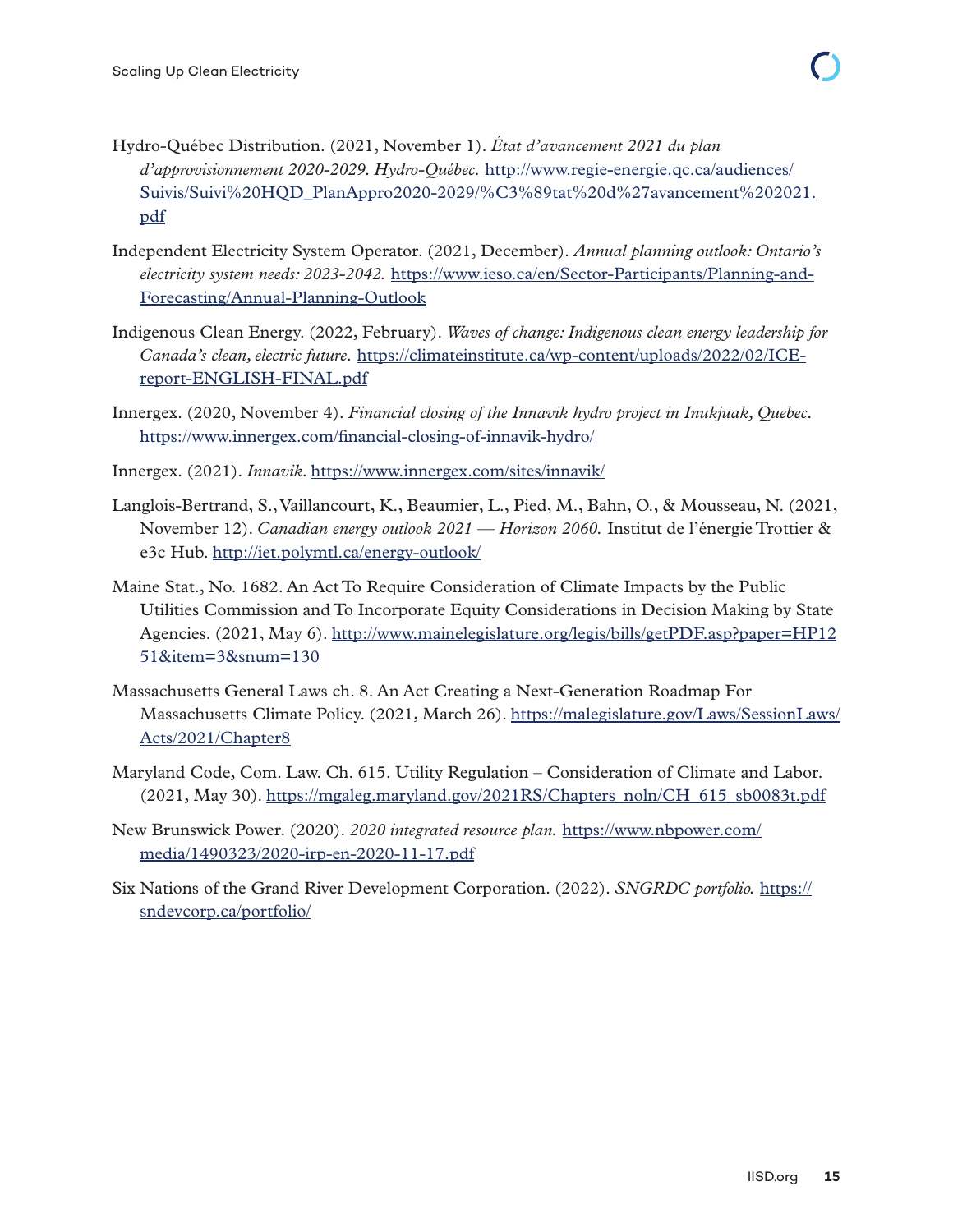## **Annex 1. Electrifying Canada**

#### **Members**

- Richard Florizone President and CEO, IISD (co-chair)
- Susan McGeachie Head, BMO Climate Institute (co-chair)
- Chris Adachi Director, Climate Change, Teck Resources
- James Brewer Vice President of Corporate Strategy and Business Development, OPG
- Philippe Dunsky President, Dunsky Energy + Climate Advisors
- Niilo Edwards Executive Director, First Nations Major Projects Coalition
- Colleen Giroux-Schmidt Vice President, Corporate Relations, Innergex Renewable Energy Inc.
- Grant Isaac Chief Financial Officer, Cameco
- Bruce Lourie President, Ivey Foundation
- Michael Torrance Vice President, Chief Sustainability Officer, BMO Financial Group

#### **Secretariat**

- Jane McDonald Project Director
- Stephanie Cairns Project Coordinator
- Philippe Dunsky Research Lead
- Dan Woynillowicz Communications Lead
- Mathieu Lévesque Research Coordinator
- Richard Bridle Research Support
- Vanessa Farquharson Communications
- Bill Hamlin Stakeholder relations

#### **Advisors to the Electrifying Canada task force**

- Ita Kettleborough, Energy Transitions Commission
- Philip Lake, Energy Transitions Commission